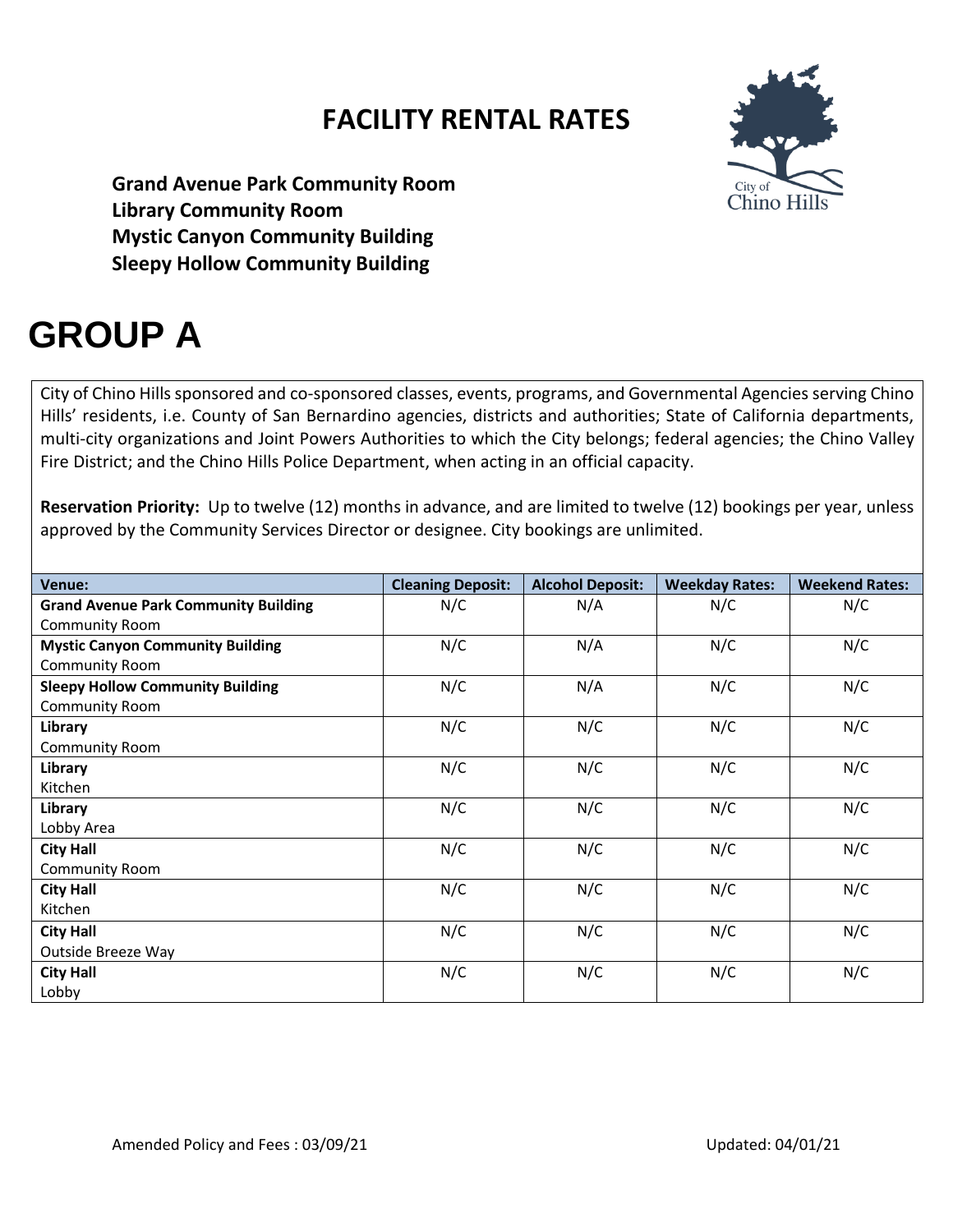

**Grand Avenue Park Community Room Library Community Room Mystic Canyon Community Building Sleepy Hollow Community Building**

## **GROUP B**

### **B1: Chino Hills based Non-Profit:**

An organization that is a 501(C)(3) organization indicating status as a Chino Hills based non-profit on their Articles of Incorporation. A copy of their Articles of Incorporation shall be submitted as a condition of any organization receiving classification in this group. Organizations must be in good standing with all state and federal agencies.

#### **B2: Chino Valley Unified School District:**

Any school-based clubs, boosters, social, or sports groups within the Chino Hills boundaries. Groups must provide a letter from their school identifying the group as an official school group, as well as provide insurance coverage from the Chino Valley Unified School District, additionally insuring the City of Chino Hills.

#### **Reservation Priority: Up to six (6) months in advance:**

- All Group B users are limited to one (1) weekday booking per week, and three (3) weekend bookings per year, unless approved by the Community Services Director or designee.
- Group B1 users are permitted one (1) City-wide recreation facility "free" general meeting per month, Monday-Thursday.

| Venue:                                      | <b>Cleaning</b><br>Deposit: | <b>Weekday Rates:</b><br><b>Monday-Thursday</b><br>$8:00$ a.m. $-10:00$ p.m. | <b>Weekend Rates:</b><br><b>Friday-Sunday</b><br>$8:00$ a.m. $-10:00$ p.m. |
|---------------------------------------------|-----------------------------|------------------------------------------------------------------------------|----------------------------------------------------------------------------|
| <b>Grand Avenue Park Community Building</b> | \$100                       | \$24                                                                         | \$30                                                                       |
| <b>Community Room</b>                       |                             |                                                                              |                                                                            |
| <b>Mystic Canyon Community Building</b>     | \$100                       | \$24                                                                         | \$30                                                                       |
| <b>Community Room</b>                       |                             |                                                                              |                                                                            |
| <b>Sleepy Hollow Community Building</b>     | \$100                       | \$24                                                                         | \$30                                                                       |
| Community Room                              |                             |                                                                              |                                                                            |
| Library                                     | \$100                       | \$16                                                                         | \$20                                                                       |
| <b>Community Room</b>                       |                             |                                                                              |                                                                            |

- If additional staff is required, an additional \$29 per hour will be charged.
- A \$25 fee will be charged for a returned check.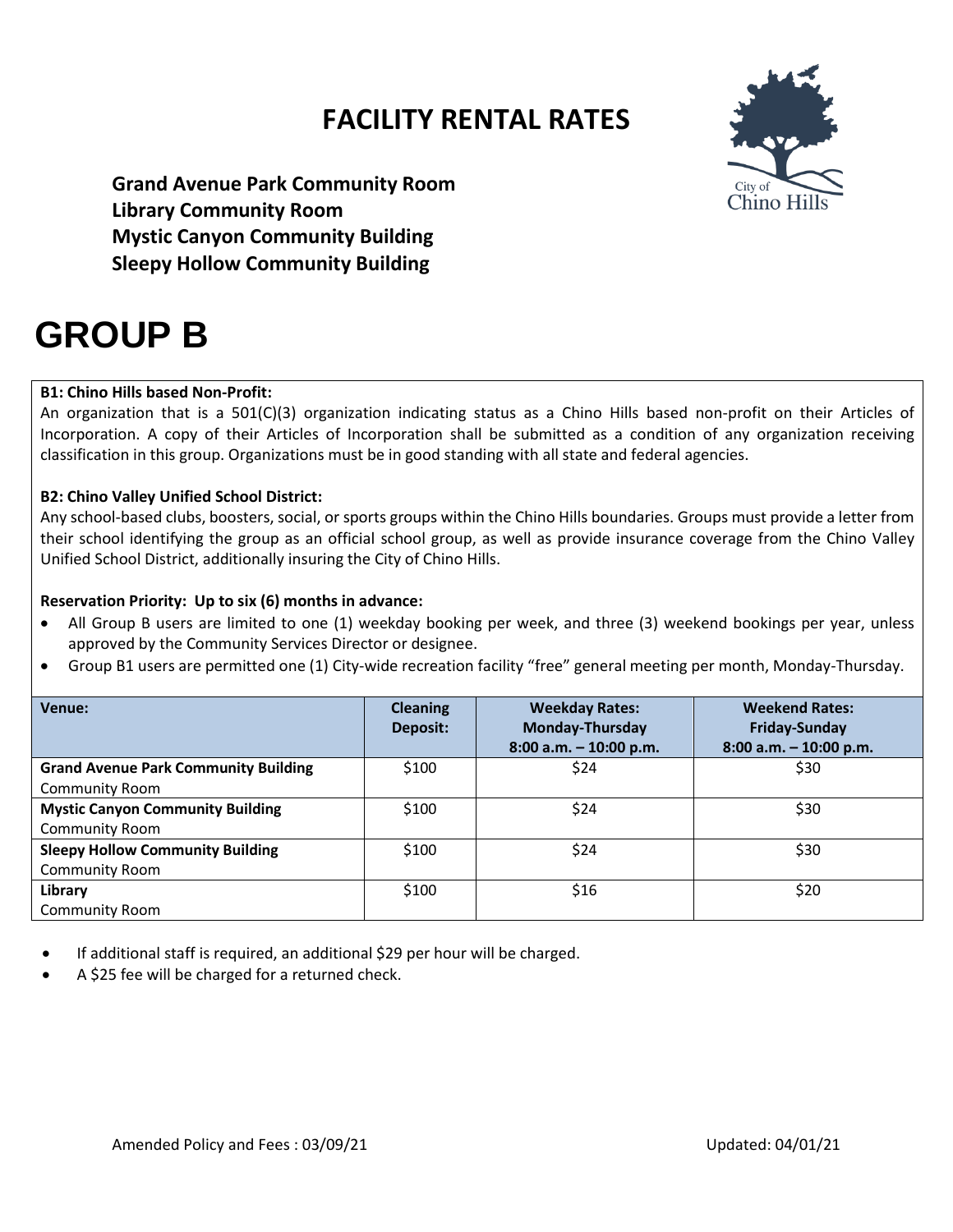

**Grand Avenue Park Community Room Library Community Room Mystic Canyon Community Building Sleepy Hollow Community Building**

# **GROUP C**

### **Chino Hills Resident or Business:**

**Reservation Priority:** Up to twelve (12) months in advance; limited to six (6) bookings per year, unless approved by the Community Services Director or designee.

| Venue:                                      | <b>Cleaning</b><br><b>Deposit:</b> | <b>Weekday Rates:</b><br><b>Monday-Thursday</b><br>$8:00$ a.m. $-10:00$ p.m. | <b>Weekend Rates:</b><br><b>Friday-Sunday</b><br>$8:00$ a.m. $-10:00$ p.m. |
|---------------------------------------------|------------------------------------|------------------------------------------------------------------------------|----------------------------------------------------------------------------|
| <b>Grand Avenue Park Community Building</b> | \$100                              | \$48                                                                         | \$60                                                                       |
| <b>Community Room</b>                       |                                    |                                                                              |                                                                            |
| <b>Mystic Canyon Community Building</b>     | \$100                              | \$48                                                                         | \$60                                                                       |
| <b>Community Room</b>                       |                                    |                                                                              |                                                                            |
| <b>Sleepy Hollow Community Building</b>     | \$100                              | \$48                                                                         | \$60                                                                       |
| <b>Community Room</b>                       |                                    |                                                                              |                                                                            |
| Library                                     | \$100                              | \$64                                                                         | \$80                                                                       |
| <b>Community Room</b>                       |                                    |                                                                              |                                                                            |

- If additional staff is required, an additional \$29 per hour will be charged.
- A \$25 fee will be charged for a returned check.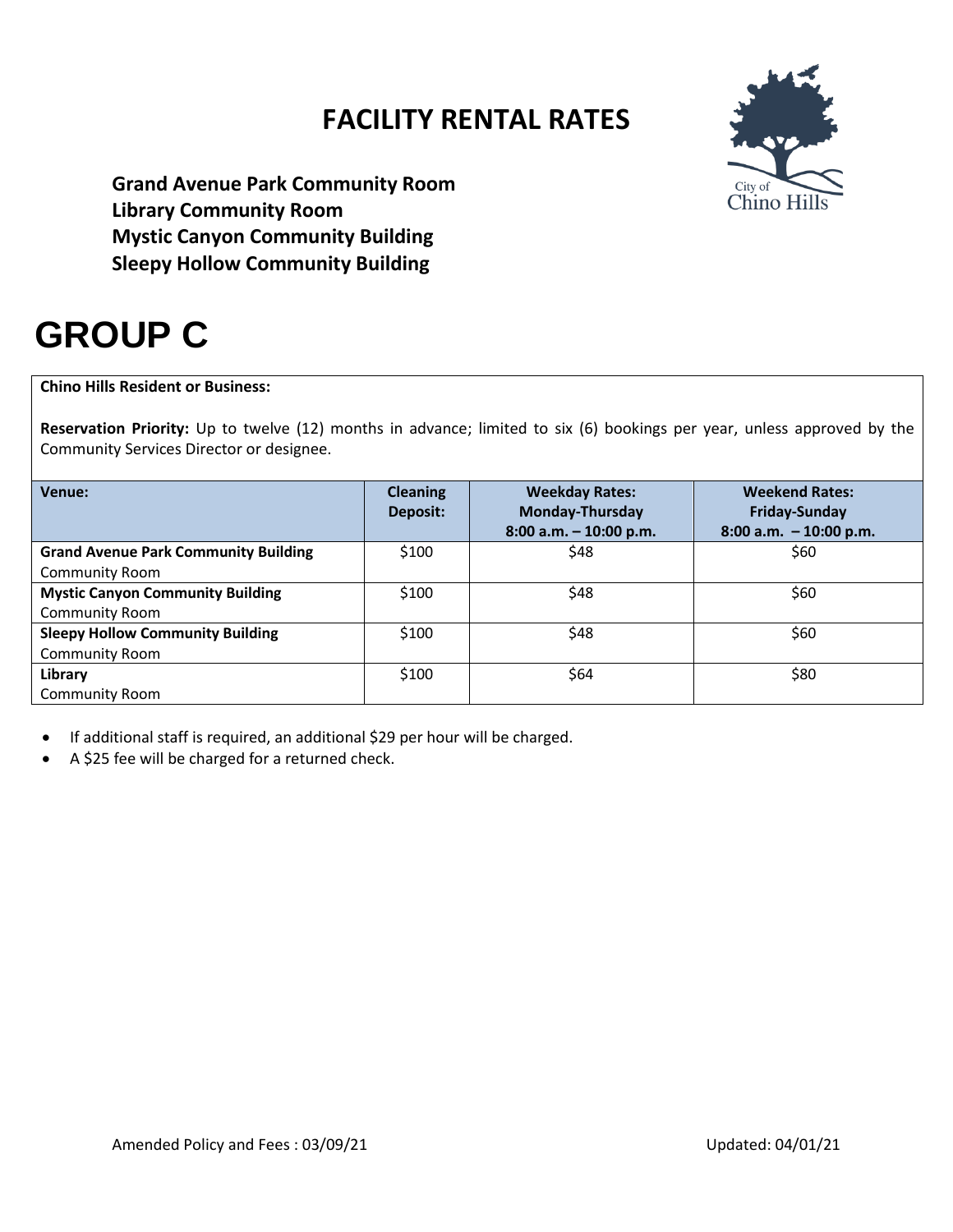

**Grand Avenue Park Community Room Library Community Room Mystic Canyon Community Building Sleepy Hollow Community Building**

## **GROUP D**

### **Non-Chino Hills Resident, Non-Profit or Business:**

**Reservation Priority:** Up to twelve (12) months in advance; limited to six (6) bookings per year, unless approved by the Community Services Director or designee.

| Venue:                                      | <b>Cleaning</b> | <b>Weekday Rates:</b>  | <b>Weekend Rates:</b>     |
|---------------------------------------------|-----------------|------------------------|---------------------------|
|                                             | Deposit:        | 8:00 a.m. - 10:00 p.m. | $8:00$ a.m. $-10:00$ p.m. |
| <b>Grand Avenue Park Community Building</b> | \$100           | \$84                   | \$105                     |
| <b>Community Room</b>                       |                 |                        |                           |
| <b>Mystic Canyon Community Building</b>     | \$100           | \$84                   | \$105                     |
| Community Room                              |                 |                        |                           |
| <b>Sleepy Hollow Community Building</b>     | \$100           | \$84                   | \$105                     |
| Community Room                              |                 |                        |                           |
| Library                                     | \$100           | \$96                   | \$120                     |
| <b>Community Room</b>                       |                 |                        |                           |

- If additional staff is required, an additional \$29 per hour will be charged.
- A \$25 fee will be charged for a returned check.